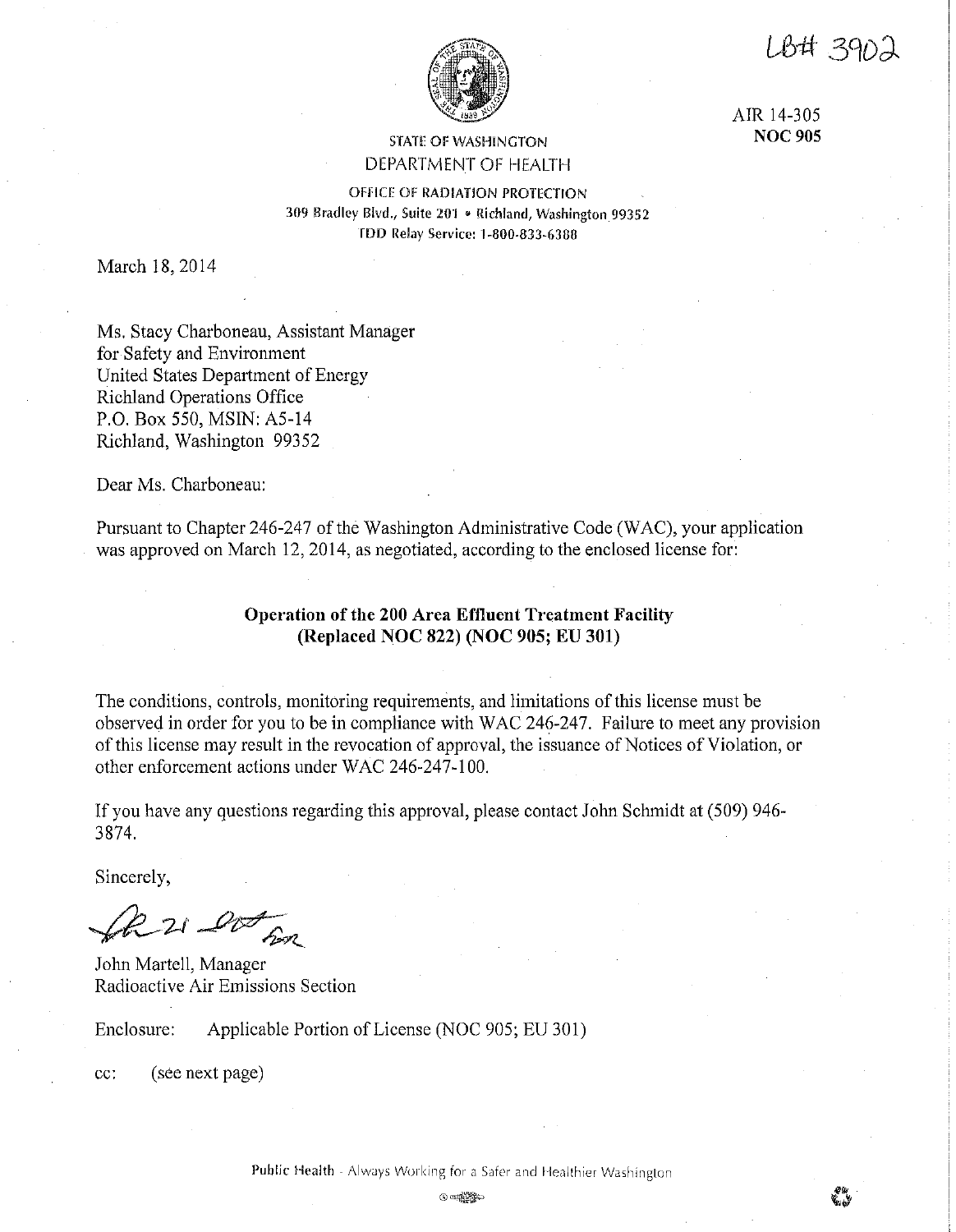Ms. Stacy Charboneau March 18,2014 Page 2 of 2

cc: Ruth Allen, WRPS Robert Anderson, MSA Matthew Barnett, PNNL Lee Bostic, BNI Cliff Clark, USDOE-RL Jack Donnelly, WRPS Rick Engelmann, CHPRC Dennis Faulk, EPA Phil Gent, Ecology Robert Haggard, BNI Dale Jackson, USDOE-RL . Paul Karschnia, CHPRC Ed MacAlister, USDOE-RL Crystal Mathey, WDOH Ernest McCormick, WDOH Valarie Peery, Ecology Crystal Rau, Ecology John Schmidt, WDOH Maria Skorska, Ecology Jeff Voogd, WRPS Joan Woolard, WRPS Davis Zhen, EPA Environmental Portal RAES Tracking Line# 816; NOC 905; EU 301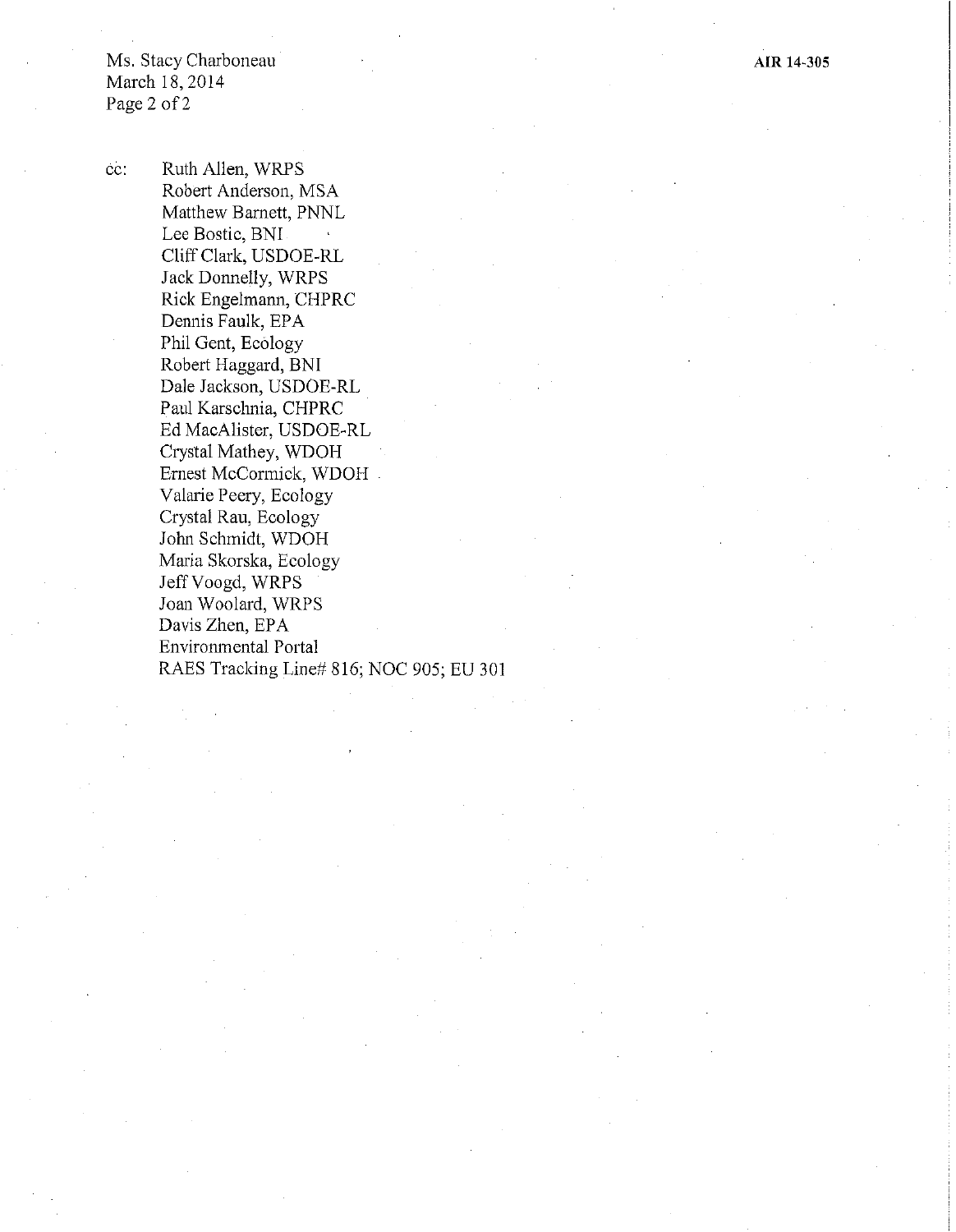# **200E P-2025E ETF**

#### **296-E-1**

This is a MINOR, ACTIVELY ventilated emission unit.

Effluent Treatment Facility(ETF)

## **Emission Unit Information**

Stack Height: 51.00 ft. 15.54 m. Stack Diameter 6.00 ft.

1.83 m,

**Approval#** 

**Date Approved NOC\_ID**  3/12/2014 905

Average Stack Effluent Temperature: 72 degrees Fahrenheit. 22 degrees Celsius.

Average Stack Exhaust Velocity: 29.90 ft/second, 9.11 m/second.

**Abatement Technology** BARCT WAC 246-247-040(3), 040(4)

state only enforceable: WAC 246-247-010(4), 040(5), 060(5)

| Zone or Area                          | <b>Abatement Technology</b> | <b>Required # of Units</b> | <b>Additional Description</b>                                                                                                             |
|---------------------------------------|-----------------------------|----------------------------|-------------------------------------------------------------------------------------------------------------------------------------------|
| Vessel Off-Gas System                 | <b>HEPA</b>                 | 3                          | 1 heater and 2 filters in series,<br>with 2 parallel fans (minimum<br>of 1 in operations). VOG<br>discharges into Building<br>Ventilation |
| Vessel Off-Gas System                 | Fan                         |                            |                                                                                                                                           |
| <b>Building Ventilation</b><br>System | <b>HEPA</b>                 | 2                          | 3 parallel flowpaths each with<br>1 filter and 1 fan; minimum 2<br>in operation.                                                          |
| <b>Building Ventilation</b><br>System | Fan                         |                            | Serves both areas                                                                                                                         |

## **Monitoring Requirements**

state enforceable: WAC 246-247-040(5), 060(5), and federally enforceable: 40 CFR 61 subpart H

| <b>Federal and State</b> | <b>Monitoring and Testing</b> | Radionuclides Requiring | <b>Sampling</b>     |  |
|--------------------------|-------------------------------|-------------------------|---------------------|--|
| <b>Regulatory</b>        | <b>Requirements</b>           | <b>Measurement</b>      | Frequency           |  |
| 40 CFR $61.93(b)(4)(i)$  | 40 CFR $61$ , Appendix B,     | TOTAL ALPHA TOTAL       | 4 week sample/ year |  |
| & WAC 246-247-075(3)     | Method $114(3)$               | <b>BETA</b>             |                     |  |

**Sampling Requirements** Monitoring stations N498, N499, N972, and N999

## Additional Requirements

Additional monitoring or sampling requirements established by this License wl!I be listed in the Conditions and Limitations section, if applicable.

**Operational Status** Operations at the 200 Area Effluent Treatment Facility (ETF) receive and treat liquid effluents at the Hanford Site.

## **This Emission Unit has 1 active Notice(s) of Construction.**

## **Project Title**

Operation of the 200 Area Effluent Treatment Facility (Replaced NOC ID 822) AIR 14-305

# **Conditions (state only enforceable: WAC 246-247-040(5), 060(5) if not specified)**

- 1) The total abated emission limit for this Notice of Construction is limited to 2.51E-05 mrem/year to the Maximally Exposed Individual (WAC 246-247-040(5)).
- 2) This approval applies only to those activities described below. No additional activities or variations on the approved activities that constitute a "modification" to the emission unit, as defined in WAC 246-247-030(16), may be conducted,

The operation of the Liquid Effluent Retention Facility/200 Area Effluent Treatment Facility (LERF/ETF), which includes the load-in station and load-in station filter skid.

To initiate acceptance of a new wastewater into LERF/ETF, the generator is required to complete and certify a Waste Profile Sheet (WPS) with the supporting analytical data and documentation attached. Based on the WPS, a waste acceptability review is conducted to assess the waste characterization data against the facility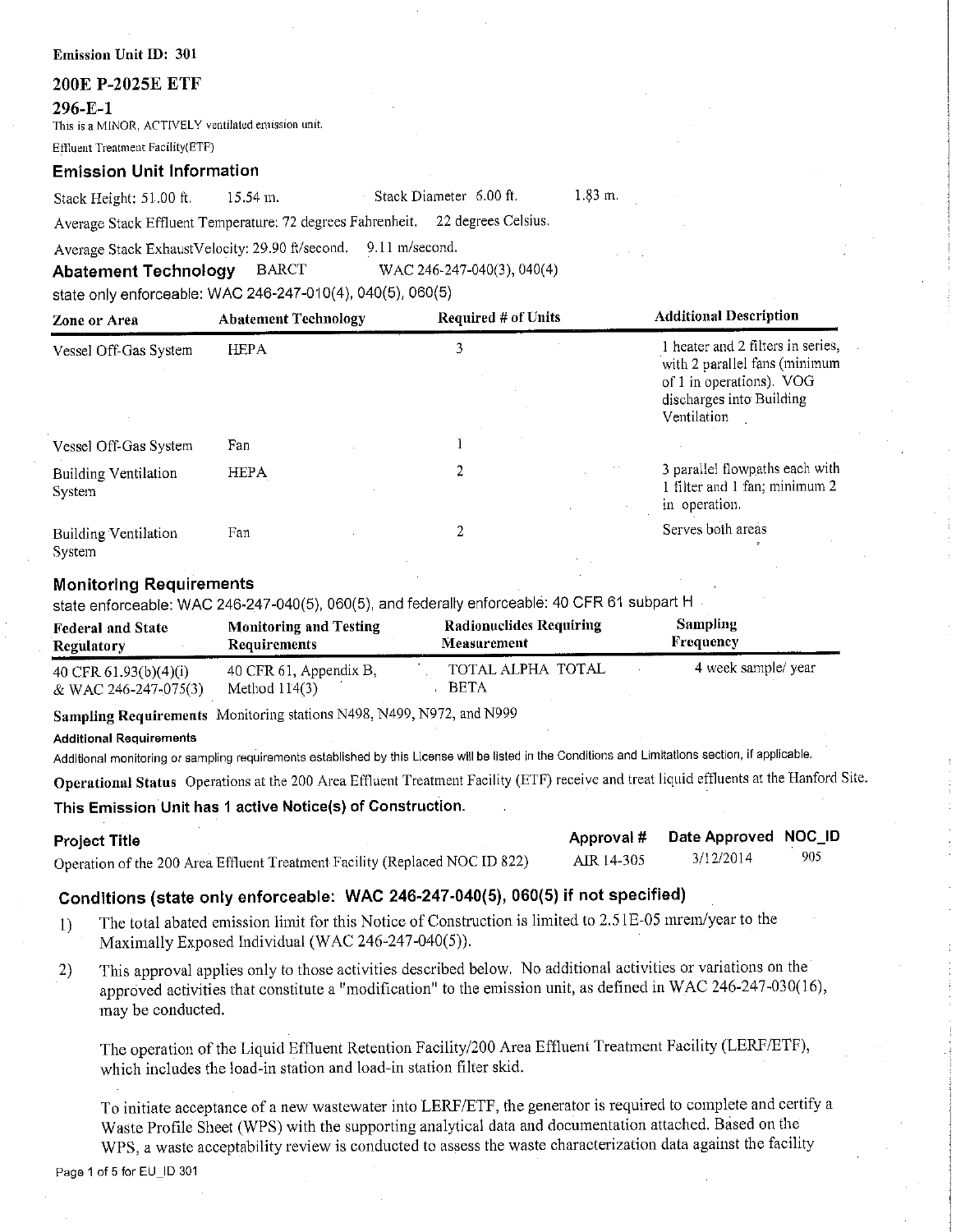waste acceptance criteria as derived from environmental, safety, and operational requirements. The NOC approval conditions are specifically considered in this review process. The acceptability of waste is reviewed when the process generating the waste changes, or at a minimum of every two years.

Once the WPS has been certified by the generator and approved by the LERF/ETF representative, the wastewater transfer can be scheduled. Incoming wastewater can be added directly to the ETF process or received at LERF or the load in station. LERF can receive wastewaters via underground pipelines from generator facilities, via pipeline from the load in station, or directly through a series of access ports located at each basin. The load in station accommodates wastewater receipt via container (e.g., drums, carboys, and tankers).

#### ETF Wastewater Treatment Process

The ETF wastewater treatment process is comprised of a main treatment train and a secondary treatment train. The main treatment train provides for the removal or destruction of dangerous and radioactive contaminants from incoming wastewater. After treatment, the effluent is transferred to the verification tanks where it is sampled then discharged. Treated effluent is comparable to deionized water and contains tritium, which cannot be economically removed. Contaminants removed in the main treatment train are concentrated in the secondary treatment train. The contaminants are heated and dried to a powder fonn or removed as sludge and dried by the addition of absorbents. These residues are containerized and disposed onsite as radioactive waste. LERF Operations

LERF provides temporary storage, as well as flow and pH equalization, for wastewaters prior to treatment at ETF. LERF consists of three high density polyethylene double lined basins, each with an operating capacity of 29.5 million L. Each basin has a leachate collection system located between the primary and secondary composite liner systems and is also equipped with a floating low density polyethylene cover finnly attached to the sidewalls to prevent unwanted material from entering the basins and avoid evaporation of wastewater. To prevent the buildup of gas, each basin is passively vented through vent pipes. Gases exiting through a vent pipe are channeled through a carbon adsorption filter.

## Load-in Station Operations

The load in station consists of two unloading bays for liquid waste transfers. The first bay has two load in tanks, a sump, transfer pumps, a skid mounted filtration system, level instrumentation for tanker trucks, underground transfer lines that allow transfers to either LERF or ETF, and leak detection capabilities for the containment basin and transfer lines. The second bay consists of two pumps that will unload a tanker, a filler skid to remove excess solids, and a 24,500 L holding tank. The holding tank is emptied using the pumping system associated with the other unloading bay. Containerized wastewaters received at the load in station are typically routed through the filter skid. When solids buildup causes differential pressure across a filter housing to become excessive, the filter elements arereplaced. The filtration system is shut down, the system is vented to atmosphere by opening a quick release vent cap on top of each filter housing, and solution in the housing is drained to the load in station sump. The housing is then opened, and the spent filter elements are placed in a disposal container. After filter change out, the sump is emptied to the load in station, LERF, or ETF. The capability to filter sump discharges is also provided at the load in station. Small shipments that cannot be pumped directly into the filter skid are first drained into the sump, then pumped through the filter skid using the sump pump.

Wastewater tanker inspection, pressure testing, and repair are also conducted at the load in station as needed to meet annual U.S. Department of Transportation certification requirements. Tankers, which may contain a wastewater heel, are pressurized with compressed air, leak checked at 80 percent of service pressure, and integrity tested at 150 percent of service pressure. After the test is complete, the compressed air is gradually vented from the tanker to the atmosphere. Minor repairs (e.g., seal replacement) are perfonned, as needed, for successful completion of the certification test.

3) The PTE for this project as determined under WAC 246-247-030(2l)(a-e) [as specified in the application] is 5.02E-02 mrem/year. Approved are the associated potential release rates (Curies/year) of:

| Alpha - 0 | 4.45E-04                | Liquid/Particulate Solid                                                             | WAC 246-247-030(21)(a)                                                                                                                                                                                                                                                                                                                                                            |
|-----------|-------------------------|--------------------------------------------------------------------------------------|-----------------------------------------------------------------------------------------------------------------------------------------------------------------------------------------------------------------------------------------------------------------------------------------------------------------------------------------------------------------------------------|
|           |                         | are conservatively represented by the total alpha and total beta-gamma constituents. | Alpha release rate is assumed to be Pu-239/240. ETF release rates are based on ETF operating capacity + 5 million gallon<br>storage capacity (54.3 million gallons/yr plus 5.0 million gallons = 59.3 million gallons/yr). In addition to the isotopes<br>specifically listed as approved under this NOC, other radionuclides may be encountered and are approved so long as they |
| Am - 241  |                         | Liquid/Particulate Solid                                                             | WAC 246-247-030(21)(a)                                                                                                                                                                                                                                                                                                                                                            |
|           | 25% of the abated dose. |                                                                                      | Contributes less than 0.1 mrem/yr to the MEI, and represents less than 10% of the unabated PTE and represents less than                                                                                                                                                                                                                                                           |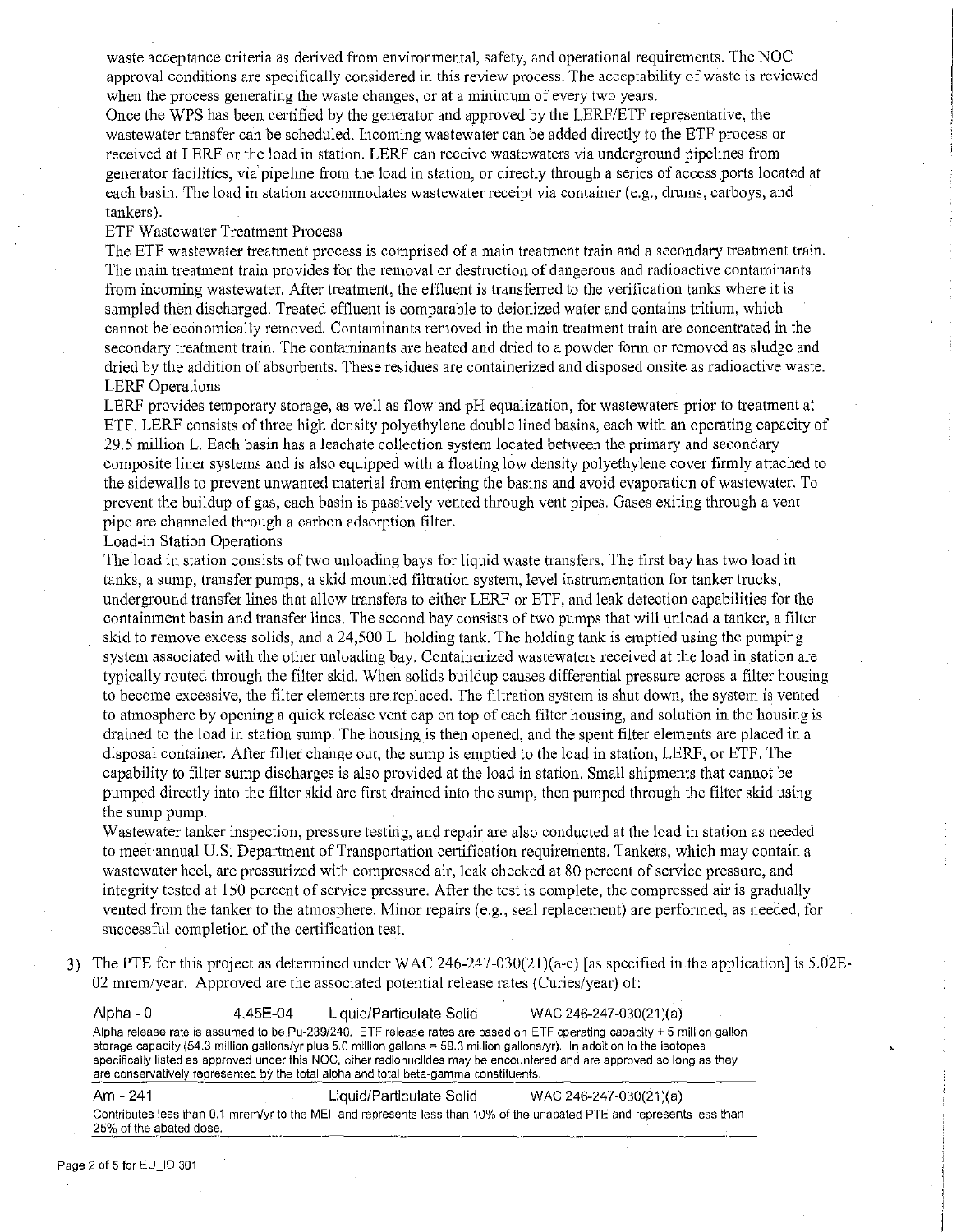| $B/G - 0$                                                                                    | $2.82E + 00$ | Liquid/Particulate Solid | WAC 246-247-030(21)(a)                                                                                                                                                                                                                                                                                                                                                           |
|----------------------------------------------------------------------------------------------|--------------|--------------------------|----------------------------------------------------------------------------------------------------------------------------------------------------------------------------------------------------------------------------------------------------------------------------------------------------------------------------------------------------------------------------------|
| as they are conservatively represented by the total alpha and total beta-gamma constituents. |              |                          | Beta/gamma release rate is assumed to be Sr-90/Cs-137. ETF release rates are based on ETF operating capacity + 5<br>million gallon storage capacity (54.3 million gallons/yr plus 5.0 million gallons = 59.3 million gallons/yr). In addition to the<br>isotopes specifically listed as approved under this NOC, other radionuclides may be encountered and are approved so long |
| $C - 14$                                                                                     |              | Liquid/Particulate Solid | WAC 246-247-030(21)(a)                                                                                                                                                                                                                                                                                                                                                           |
| 25% of the abated dose.                                                                      |              |                          | Contributes less than 0.1 mrem/yr to the MEI, and represents less than 10% of the unabated PTE and represents less than                                                                                                                                                                                                                                                          |
| Ce - 144                                                                                     |              | Liquid/Particulate Solid | WAC 246-247-030(21)(a)                                                                                                                                                                                                                                                                                                                                                           |
| 25% of the abated dose.                                                                      |              |                          | Contributes less than 0.1 mrem/yr to the MEI, and represents less than 10% of the unabated PTE and represents less than                                                                                                                                                                                                                                                          |
| Cm - 244                                                                                     |              | Liquid/Particulate Solid | WAC 246-247-030(21)(a)                                                                                                                                                                                                                                                                                                                                                           |
| 25% of the abated dose.                                                                      |              |                          | Contributes less than 0.1 mrem/yr to the MEI, and represents less than 10% of the unabated PTE and represents less than                                                                                                                                                                                                                                                          |
| $Co - 60$                                                                                    |              | Liquid/Particulate Solid | WAC 246-247-030(21)(a)                                                                                                                                                                                                                                                                                                                                                           |
| 25% of the abated dose.                                                                      |              |                          | Contributes less than 0.1 mrem/yr to the MEI, and represents less than 10% of the unabated PTE and represents less than                                                                                                                                                                                                                                                          |
| Cs - 134                                                                                     |              | Liquid/Particulate Solid | WAC 246-247-030(21)(a)                                                                                                                                                                                                                                                                                                                                                           |
| 25% of the abated dose.                                                                      |              |                          | Contributes less than 0.1 mrem/yr to the MEI, and represents less than 10% of the unabated PTE and represents less than                                                                                                                                                                                                                                                          |
| $Cs - 137$                                                                                   |              | Liquid/Particulate Solid | WAC 246-247-030(21)(a)                                                                                                                                                                                                                                                                                                                                                           |
| than 25% of the abated dose.                                                                 |              |                          | Contributes less than 0.1 mrem/yr to the MEI, and represents greater than 10% of the unabated PTE and represents less                                                                                                                                                                                                                                                            |
| Eu - 154                                                                                     |              |                          | Liquid/Particulate Solid WAC 246-247-030(21)(a)                                                                                                                                                                                                                                                                                                                                  |
| 25% of the abated dose.                                                                      |              |                          | Contributes less than 0.1 mrem/yr to the MEI, and represents less than 10% of the unabated PTE and represents less than                                                                                                                                                                                                                                                          |
| Eu - 155                                                                                     |              |                          | Liquid/Particulate Solid WAC 246-247-030(21)(a)                                                                                                                                                                                                                                                                                                                                  |
| 25% of the abated dose.                                                                      |              |                          | Contributes less than 0.1 mrem/yr to the MEI, and represents less than 10% of the unabated PTE and represents less than                                                                                                                                                                                                                                                          |
| $H - 3$<br>25% of the abated dose.                                                           |              |                          | Liquid/Particulate Solid WAC 246-247-030(21)(a)<br>Contributes less than 0.1 mrem/yr to the MEI, and represents less than 10% of the unabated PTE and represents less than                                                                                                                                                                                                       |
| $1 - 129$                                                                                    |              |                          | Liquid/Particulate Solid WAC 246-247-030(21)(a)                                                                                                                                                                                                                                                                                                                                  |
| 25% of the abated dose.                                                                      |              |                          | Contributes less than 0.1 mrem/yr to the MEI, and represents less than 10% of the unabated PTE and represents less than                                                                                                                                                                                                                                                          |
| $K - 40$                                                                                     |              |                          | Liquid/Particulate Solid WAC 246-247-030(21)(a)                                                                                                                                                                                                                                                                                                                                  |
| 25% of the abated dose.                                                                      |              |                          | Contributes less than 0.1 mrem/yr to the MEI, and represents less than 10% of the unabated PTE and represents less than                                                                                                                                                                                                                                                          |
| Mn - 54                                                                                      |              | Liquid/Particulate Solid | WAC 246-247-030(21)(a).                                                                                                                                                                                                                                                                                                                                                          |
| 25% of the abated dose.                                                                      |              |                          | Contributes less than 0.1 mrem/yr to the MEI, and represents less than 10% of the unabated PTE and represents less than                                                                                                                                                                                                                                                          |
| Na - 22                                                                                      |              | Liquid/Particulate Solid | WAC 246-247-030(21)(a)                                                                                                                                                                                                                                                                                                                                                           |
| 25% of the abated dose                                                                       |              |                          | Contributes less than 0.1 mrem/yr to the MEI, and represents less than 10% of the unabated PTE and represents less than                                                                                                                                                                                                                                                          |
| Nb - 94                                                                                      |              | Liquid/Particulate Solid | WAC 246-247-030(21)(a)                                                                                                                                                                                                                                                                                                                                                           |
| 25% of the abated dose.                                                                      |              |                          | Contributes less than 0.1 mrem/yr to the MEI, and represents less than 10% of the unabated PTE and represents less than                                                                                                                                                                                                                                                          |
| Np - 237                                                                                     |              | Liquid/Particulate Solid | WAC 246-247-030(21)(a)                                                                                                                                                                                                                                                                                                                                                           |
| 25% of the abated dose.                                                                      |              |                          | Contributes less than 0.1 mrem/yr.to the MEI, and represents less than 10% of the unabated PTE and represents less than                                                                                                                                                                                                                                                          |
| Pu - 238                                                                                     |              | Liquid/Particulate Solid | $WAC 246-247-030(21)(a)$                                                                                                                                                                                                                                                                                                                                                         |
| 25% of the abated dose.                                                                      |              |                          | Contributes less than 0.1 mrem/yr to the MEI, and represents less than 10% of the unabated PTE and represents less than                                                                                                                                                                                                                                                          |
| Pu - 239/240                                                                                 |              | Liquid/Particulate Solid | WAC 246-247-030(21)(a)                                                                                                                                                                                                                                                                                                                                                           |
| than 25% of the abated dose.                                                                 |              |                          | Contributes less than 0.1 mrem/yr to the MEI, and represents greater than 10% of the unabated PTE and represents greater                                                                                                                                                                                                                                                         |
| Pu - 241                                                                                     |              | Liquid/Particulate Solid | WAC 246-247-030(21)(a)                                                                                                                                                                                                                                                                                                                                                           |
| 25% of the abated dose.                                                                      |              |                          | Contributes less than 0.1 mrem/yr to the MEI, and represents less than 10% of the unabated PTE and represents less than                                                                                                                                                                                                                                                          |
|                                                                                              |              |                          |                                                                                                                                                                                                                                                                                                                                                                                  |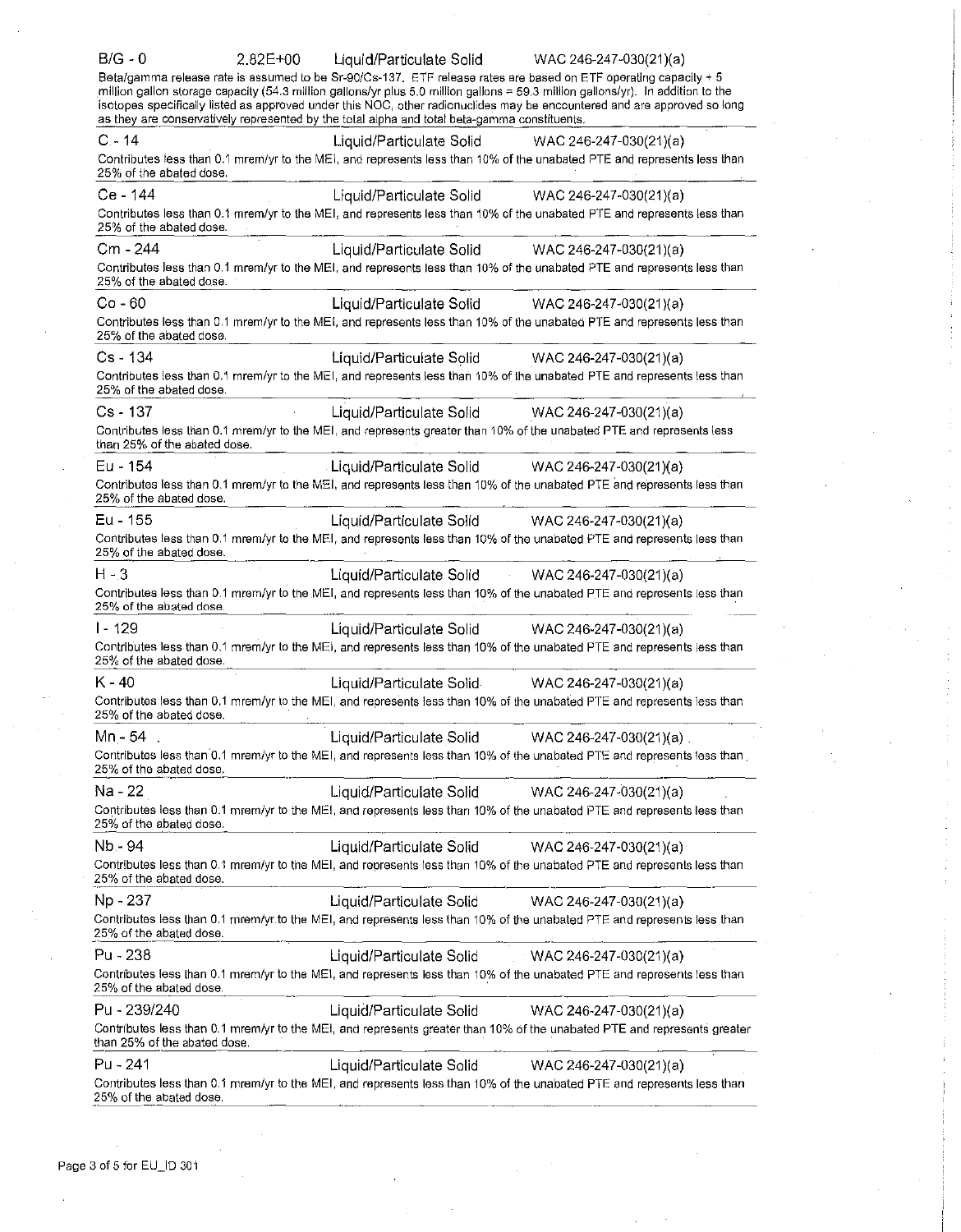| Ra - 226                     |                                                                                                                          | Liquid/Particulate Solid                        |           | WAC 246-247-030(21)(a) |  |
|------------------------------|--------------------------------------------------------------------------------------------------------------------------|-------------------------------------------------|-----------|------------------------|--|
| 25% of the abated dose.      | Contributes less than 0.1 mrem/yr to the MEI, and represents less than 10% of the unabated PTE and represents less than  |                                                 |           |                        |  |
| Ru - 106                     |                                                                                                                          | Liquid/Particulate Solid                        |           | WAC 246-247-030(21)(a) |  |
| 25% of the abated dose.      | Contributes less than 0.1 mrem/yr to the MEI, and represents less than 10% of the unabated PTE and represents less than  |                                                 |           |                        |  |
| $Sb - 125$                   |                                                                                                                          | Liquid/Particulate Solid                        |           | WAC 246-247-030(21)(a) |  |
| 25% of the abated dose.      | Contributes less than 0.1 mrem/yr to the MEI, and represents less than 10% of the unabated PTE and represents less than  |                                                 |           |                        |  |
| Se - 79                      |                                                                                                                          | Liquid/Particulate Solid WAC 246-247-030(21)(a) |           |                        |  |
| 25% of the abated dose.      | Contributes less than 0.1 mrem/yr to the MEI, and represents less than 10% of the unabated PTE and represents less than  |                                                 |           |                        |  |
| Sr - 90                      |                                                                                                                          | Liquid/Particulate Solid WAC 246-247-030(21)(a) |           |                        |  |
| than 25% of the abated dose. | Contributes less than 0.1 mrem/yr to the MEI, and represents greater than 10% of the unabated PTE and represents greater |                                                 |           |                        |  |
| Tc - 99                      |                                                                                                                          | Liquid/Particulate Solid WAC 246-247-030(21)(a) |           |                        |  |
| 25% of the abated dose.      | Contributes less than 0.1 mrem/yr to the MEI, and represents less than 10% of the unabated PTE and represents less than  |                                                 |           |                        |  |
| $U - 233 -$                  |                                                                                                                          | Liquid/Particulate Solid WAC 246-247-030(21)(a) |           |                        |  |
| 25% of the abated dose.      | Contributes less than 0.1 mrem/yr to the MEI, and represents less than 10% of the unabated PTE and represents less than  |                                                 |           |                        |  |
| $U - 234$                    |                                                                                                                          | Liquid/Particulate Solid WAC 246-247-030(21)(a) |           |                        |  |
| 25% of the abated dose.      | Contributes less than 0.1 mrem/yr to the MEI, and represents less than 10% of the unabated PTE and represents less than  |                                                 |           |                        |  |
| $U - 235$                    |                                                                                                                          | Liquid/Particulate Solid WAC 246-247-030(21)(a) |           |                        |  |
| 25% of the abated dose.      | Contributes less than 0.1 mrem/yr to the MEI, and represents less than 10% of the unabated PTE and represents less than  |                                                 |           |                        |  |
| $U - 236$                    |                                                                                                                          | Liquid/Particulate Solid WAC 246-247-030(21)(a) |           |                        |  |
| 25% of the abated dose.      | Contributes less than 0.1 mrem/yr to the MEI, and represents less than 10% of the unabated PTE and represents less than  |                                                 |           |                        |  |
| $U - 238$                    |                                                                                                                          | Liquid/Particulate Solid                        |           | WAC 246-247-030(21)(a) |  |
| 25% of the abated dose.      | Contributes less than 0.1 mrem/yr to the MEI, and represents less than 10% of the unabated PTE and represents less than  |                                                 |           |                        |  |
| Zn - 65                      |                                                                                                                          | Liquid/Particulate Solid                        |           | WAC 246-247-030(21)(a) |  |
| 25% of the abated dose.      | Contributes less than 0.1 mrem/yr to the MEI, and represents less than 10% of the unabated PTE and represents less than  |                                                 |           |                        |  |
| $Zr - 95$                    |                                                                                                                          | Liquid/Particulate Solid                        |           | WAC 246-247-030(21)(a) |  |
| 25% of the abated dose.      | Contributes less than 0.1 mrem/yr to the MEI, and represents less than 10% of the unabated PTE and represents less than  |                                                 |           |                        |  |
|                              | The radioactive isotopes identified for this emission unit are (no quantities specified):                                |                                                 |           |                        |  |
| Am - 241                     | $C - 14$                                                                                                                 | Ce - 144                                        | Cm - 244  | $Co - 60$              |  |
| Cs - 134                     | Cs - 137                                                                                                                 | Eu - 154                                        | Eu - 155  | $H - 3$                |  |
| $1 - 129$                    | $K - 40$                                                                                                                 | Mn - 54                                         | Na - 22   | Nb - 94                |  |
| Np - 237                     | Pu - 238                                                                                                                 | Pu - 239/240                                    | Pu - 241  | Ra - 226               |  |
| Ru - 106                     | Sb - 125                                                                                                                 | Se - 79                                         | Sr - 90   | Tc-99                  |  |
| $U - 233$                    | $U - 234$                                                                                                                | $U - 235$                                       | $U - 236$ | $U - 238$              |  |

Zn - 65 Zr - 95